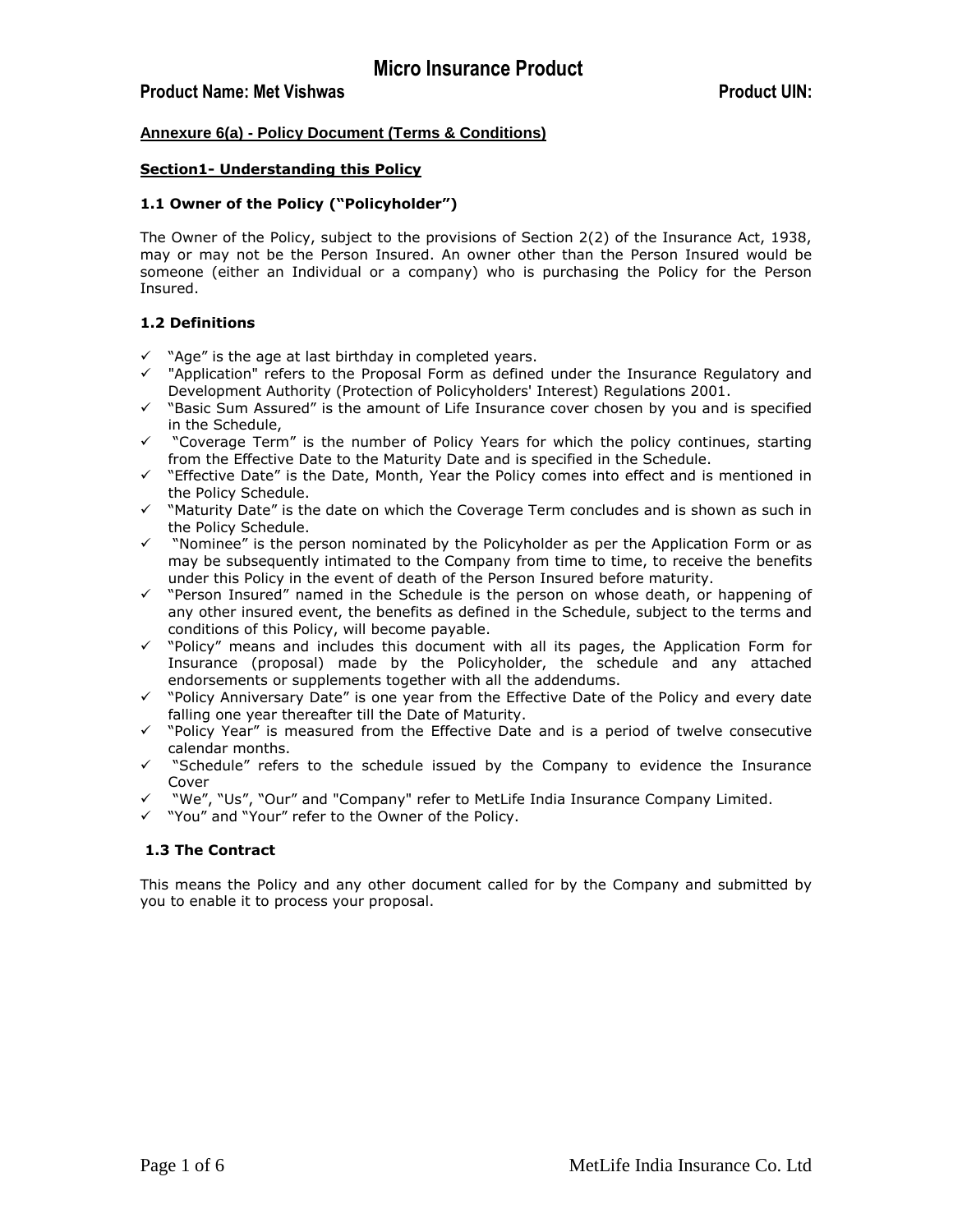# **Product Name: Met Vishwas <b>Product UIN:** Product UIN:

# **Section 2**

### **Policy Description**

Met Vishwas is a Non-Participating, Traditional, Single Premium Term Insurance plan with Return of Premium.

This Policy is not eligible for Participating in profits.

## **Section 3**

### **Policy Benefits**

## **3.1 Death Benefit**

Upon the death of the Person Insured, provided the Policy is in full force, the Company shall pay the claim, subject to the provisions of disclosures, and subject to the Policy terms and conditions and prevailing laws, to the Nominee:

a) The premium paid if death occurs during the waiting period;

b) The Sum Assured as specified in the Policy schedule, if death occurs after the waiting period

## **3.2 Maturity Benefit**

Subject to the Policy being in full force, the Policy shall mature on the Maturity Date and the Maturity Benefit as stated below shall be payable:

- 110% of the single premium paid for a 5 year Coverage Term will be payable to the Person Insured.
- 125% of the single premium paid for a 10 year Coverage Term will be payable to the Person Insured.

### **Section 4**

### **Policy Premiums**

**4.1** A Single Premium is payable by the policyholder at inception of the Policy as specified in the Schedule.

### **4.2 Guaranteed Surrender Value**

In case of surrender during the Coverage Term, the Surrender Value shall be paid as a percentage of the Single Premium as set out in the table below,

| Policy Year | Percentage of Single<br>Premium<br>payable as Surrender Benefit (5 year | Percentage of Single<br>Premium<br>payable as Surrender Benefit (10 |
|-------------|-------------------------------------------------------------------------|---------------------------------------------------------------------|
|             | coverage term)                                                          | year coverage term)                                                 |
|             | 60%                                                                     | 60%                                                                 |
|             | 70%                                                                     | 65%                                                                 |
| 3           | 80%                                                                     | 70%                                                                 |
| 4           | 90%                                                                     | 75%                                                                 |
| 5.          | 100%                                                                    | 80%                                                                 |
| 6           | Not applicable                                                          | 85%                                                                 |
|             | Not applicable                                                          | 90%                                                                 |
| 8           | Not applicable                                                          | 100%                                                                |
| 9           | Not applicable                                                          | 110%                                                                |
| 10          | Not applicable                                                          | 120%                                                                |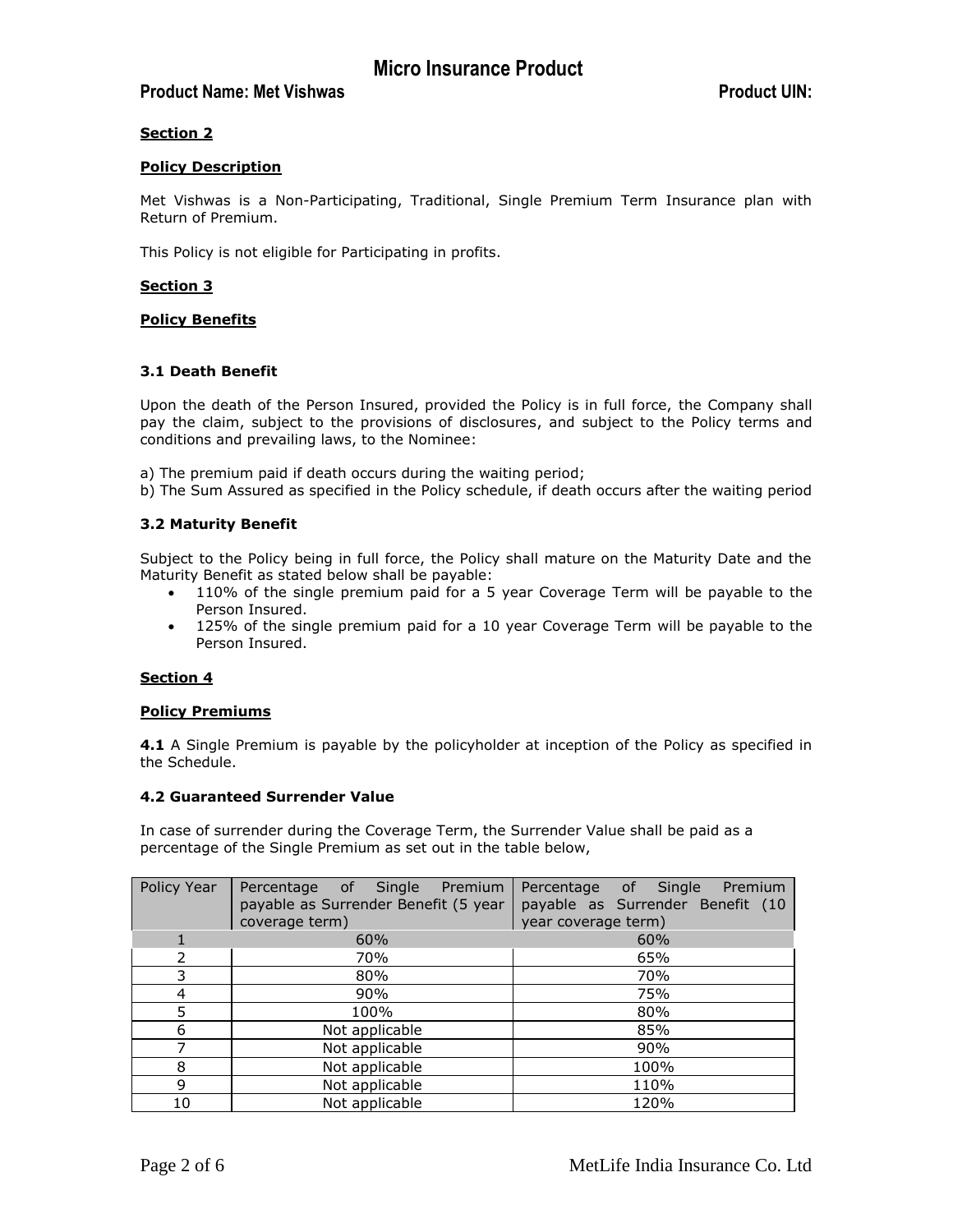# **Product Name: Met Vishwas <b>Product UIN:** Product UIN:

### **Section 5 – Termination of Policy**

The Policy will be terminated on the earliest of the following:

- The Date on which the Policy is Surrendered
- On the Company's payment of the Maturity Benefit on the Maturity Date of the Policy as per Section 3.2
- The Date of receipt of the intimation of death of the Person Insured.

## **Section 6**

### **General Provisions**

### **6.1 Free Look Provision**

You have a period of 15 days from the date of receipt of the Policy document to review the terms and conditions of this Policy. If you have any objections to any of the terms and conditions, you have the option to return the Policy stating the reasons for the objections and you shall be entitled to a refund of the premium paid subject to a deduction of the stamp duty charges.

All rights of the policyholder under this Policy shall immediately stand extinguished at the cancellation of the Policy.

**6.2 Policy Loan** No Loans are available under this policy.

## **6.3 Assignment**

The Policyholder can assign the Policy to another person and in that event the Policyholder will be referred to as '*Assignor*' and the person to whom the Policy is assigned will be referred to as the '*Assignee*'. The Policyholder can assign the Policy by submitting a duly filled in assignment form accompanied by the original Policy Bond to the Company at its office. The assignment would either be endorsed upon the Policy Bond or documented by a separate instrument, signed in either case by the Assignor stating specifically the fact of the assignment. The Company will not express any opinion on the validity or legality of the Assignment. Assignment can be done only for the entire Policy. Assignment shall automatically cancel a nomination except an assignment in favour of the Company.

### **6.4 Nomination**

Where the Policyholder is also the Person Insured, the Policyholder may at any time before the Policy matures, nominate a person/(s) to receive the Policy Benefits in the event of the death of the Person Insured before maturity. Where such Nominee is a minor, the Policyholder may also appoint any person who is a major (also referred to as "Appointee"), to so receive the Policy Benefits during the minority of the Nominee. The Company will not recognize a nomination or a change in nomination for the Policy, until it receives a written notice of the nomination or change in the nomination from the Policyholder at its office. The Company shall not express any opinion on the validity or legality of the nomination. Policyholder can make a nomination only with regard to the entire Policy. If no Nominee is alive at the time of death of the Person Insured, the Policyholder's estate shall be deemed to be the Nominee.

### **6.5 Suicide Exclusion**

In the event the Person Insured commits suicide, whether sane or insane at that time, within one year from the Effective Date or the date of the Policy, whichever is later, the insurance cover shall be void and we shall not be liable to pay the Sum Assured. In such cases, the Company shall refund the premium received without interest, if any less any expenses incurred.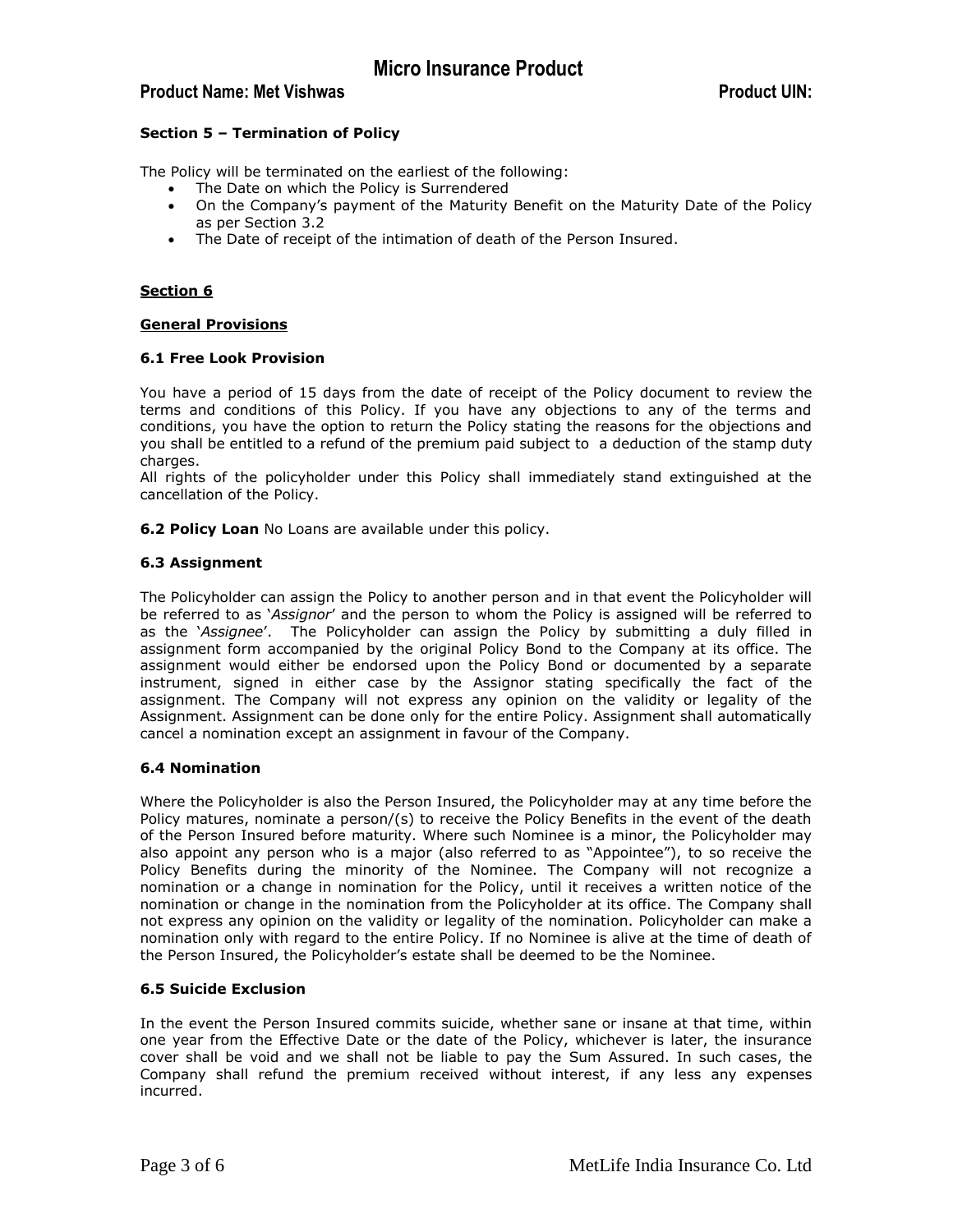# **Product Name: Met Vishwas and Service Services and Services and Product UIN:** Product UIN:

## **6.6 Waiting Period**

On death of the Person Insured within 30 days from the effective date of insurance cover, only the Single Premium paid shall be refunded.

### **6.7 Proof of Age**

The age of the Person Insured is based on the proof of age submitted and the premium is calculated on the last birthday prior to the date of commencement of the risk under the Policy. Should the actual age of the Person Insured differ from the age stated in the Application, we shall, without prejudice to our right to avoid or cancel the Policy or other statutory rights and/ or remedies be entitled to the following at any time during the policy term

- $\checkmark$  If the actual age proves to be higher than what is stated in the Application, the Sum Assured would be adjusted to that which would have been purchased by the amount of premium paid, had the age been correctly stated; or
- $\checkmark$  If the actual age is lower than that stated in the Application, the premium paid in excess will be refunded to the Owner without interest. The Policy will continue to be in force as per the terms specified therein; or
- $\checkmark$  If the Person Insured's actual age is such that it would have made the Policyholder ineligible for the insurance cover stated in the Policy, we reserve the right at our sole discretion to take such action as may be deemed appropriate including cancellation of the Policy and forfeiture of premium(s) received.

### **6.8 Travel, Residence and Occupation**

This Policy does not impose any restrictions on residence or occupation except as otherwise provided by law.

There would be no restrictions on travel except to areas notified by local governments for "Travel Advisory" risks.

### **6.9 Disclosure**

This Policy has been issued on the Policyholder representations that the Policyholder has made full and accurate disclosures of all material facts and circumstances and that the Policyholder has not misrepresented or suppressed any material facts or circumstances. In the event it comes to our knowledge that the Policyholder has misrepresented or suppressed any material facts and circumstances we shall reserve the right to take such action, as we deem appropriate including cancellation of the Policy and forfeiture of Premium received, at any time during the policy term or at the time of evaluating the claim.

### **6.10 Incontestability**

In accordance with the provisions of Section 45 of the Insurance Act, 1938, "No policy of life insurance effected before the commencement of this Act shall after the expiry of two years from the date of commencement of this Act and no policy of life insurance effected after the coming into force of this Act shall after the expiry of two years from the date on which it was effected, be called in question by an insurer on the ground that a statement made in the proposal for insurance or in any report of a medical officer, or referee, or friend of the Person Insured, or in any other document leading to the issue of the policy, was inaccurate or false, unless the insurer shows that such a statement was on material matter or suppressed facts which it was material to disclose and that it was fraudulently made by the policy owner and that the owner knew at the time of making it that the statement was false or that it suppressed facts which it was material to disclose: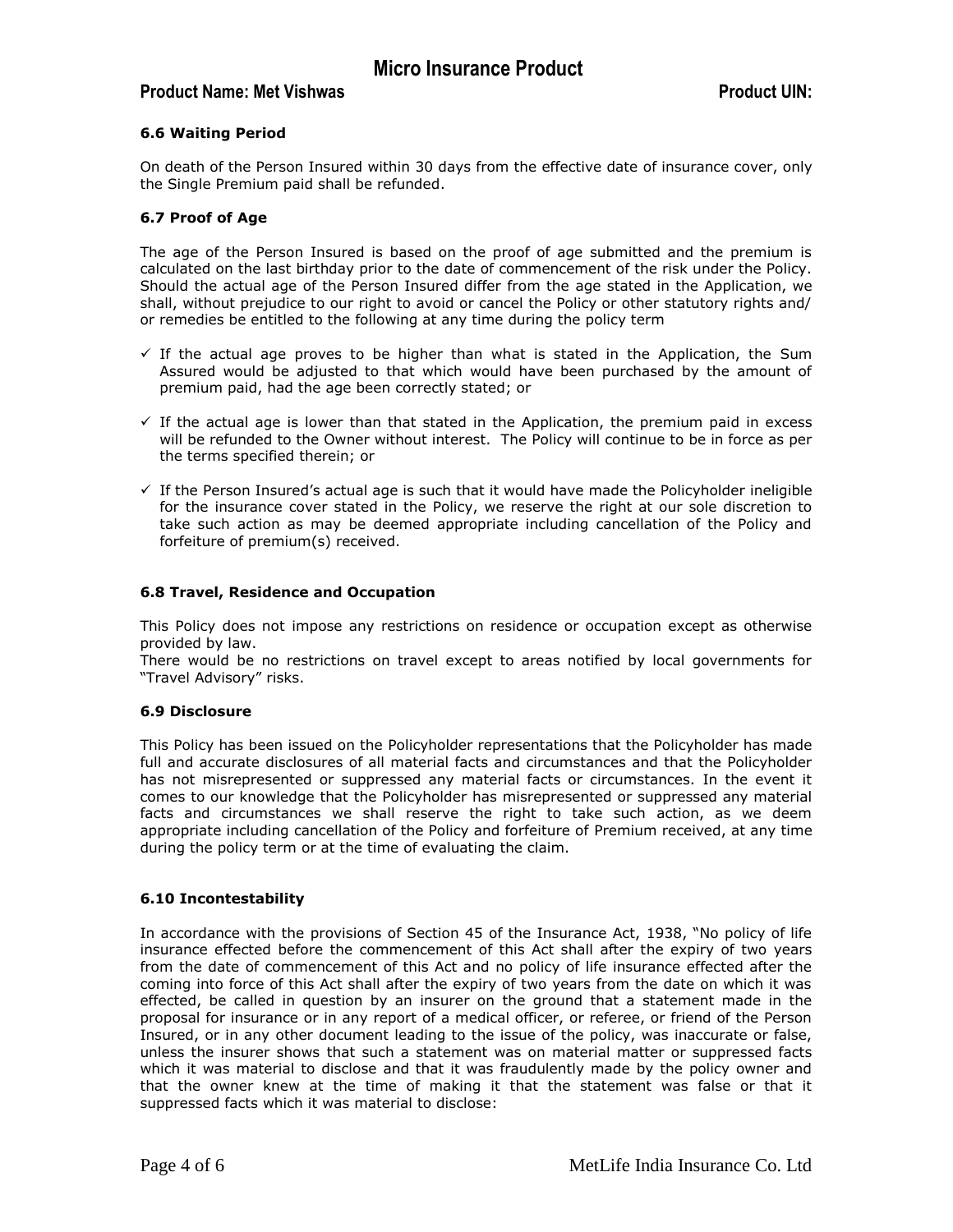# **Product Name: Met Vishwas and Service Contract UIN:** Product UIN:

Provided that nothing in this section shall prevent the insurer from calling for proof of age at any time if he is entitled to do so, and no policy shall be deemed to be called in question merely because the terms of the policy are adjusted on subsequent proof that the age of the Person Insured was incorrectly stated in the proposal."

## **6.11 The Policyholder's Rights**

To exercise the Policyholder's rights, the Policyholder should follow the procedures stated in this Policy. If the Policyholder wants to request a change in Nominee, change an address or any other action by us, the Policyholder should do so only on the forms prescribed for each purpose. The Policyholder can get these forms from the Policyholder's Financial Advisor or from the local Company office.

## **6.12 Loss of the Policy Document**

If the Policy document is lost or destroyed, at the request of the Owner and on fulfilment of prescribed conditions, the Company may issue a duplicate policy document duly endorsed to show that it is issued following the loss or destruction of the original document. The Company has the right to charge a fee up to Rs.100 for the issue of a duplicate policy document Upon the issue of a duplicate Policy, the original document will cease to have any legal effect.

### **6.13 Governing Laws and Jurisdiction**

The terms and conditions of the Policy shall be governed by and subject to the laws of Republic of India. All Premiums and Benefits are expressed and payable in Indian Rupees. The parties shall be subject to the jurisdiction of the law courts situated at Bangalore for all matters and disputes arising from relating to or concerning the application and declaration and the Policy.

### **6.14 Taxation**

The Tax benefits on the Policy would be as per the prevailing provisions of the tax laws in India. If required by the relevant legislations prevailing from time to time, the Company will withhold taxes from the benefits payable under the Policy. The Company reserves the right to recover statutory levies including service tax by way of adjustment of the premium paid by the Policyholder or make necessary recoveries from the Policy Value.

### **6.15 Claims Procedure**

### *Death Claims*

If the Person Insured dies while the Policy is in force for the full Sum Assured, the death claim shall be payable, subject to the terms and conditions of the policy contract and prevailing laws and upon submission of the following requirements:

- Written Intimation of death by the Beneficiary/ legal heir
- The Original policy document.
- The Claim forms as prescribed by us.
- Official death certificate issued by a competent authority acceptable to the Company.
- FIR, Police inquest report and post-mortem report where the death is due to accident or unnatural cause.
- Proof of title to the Policy like succession certificate, legal heirship certificate, in the absence of a nomination.
- Any additional documents or forms as may be required by us.

The Company reserves the right to investigate any claim and has the right to obtain all documents relating to the circumstances of a claim before payment of benefits. However, if